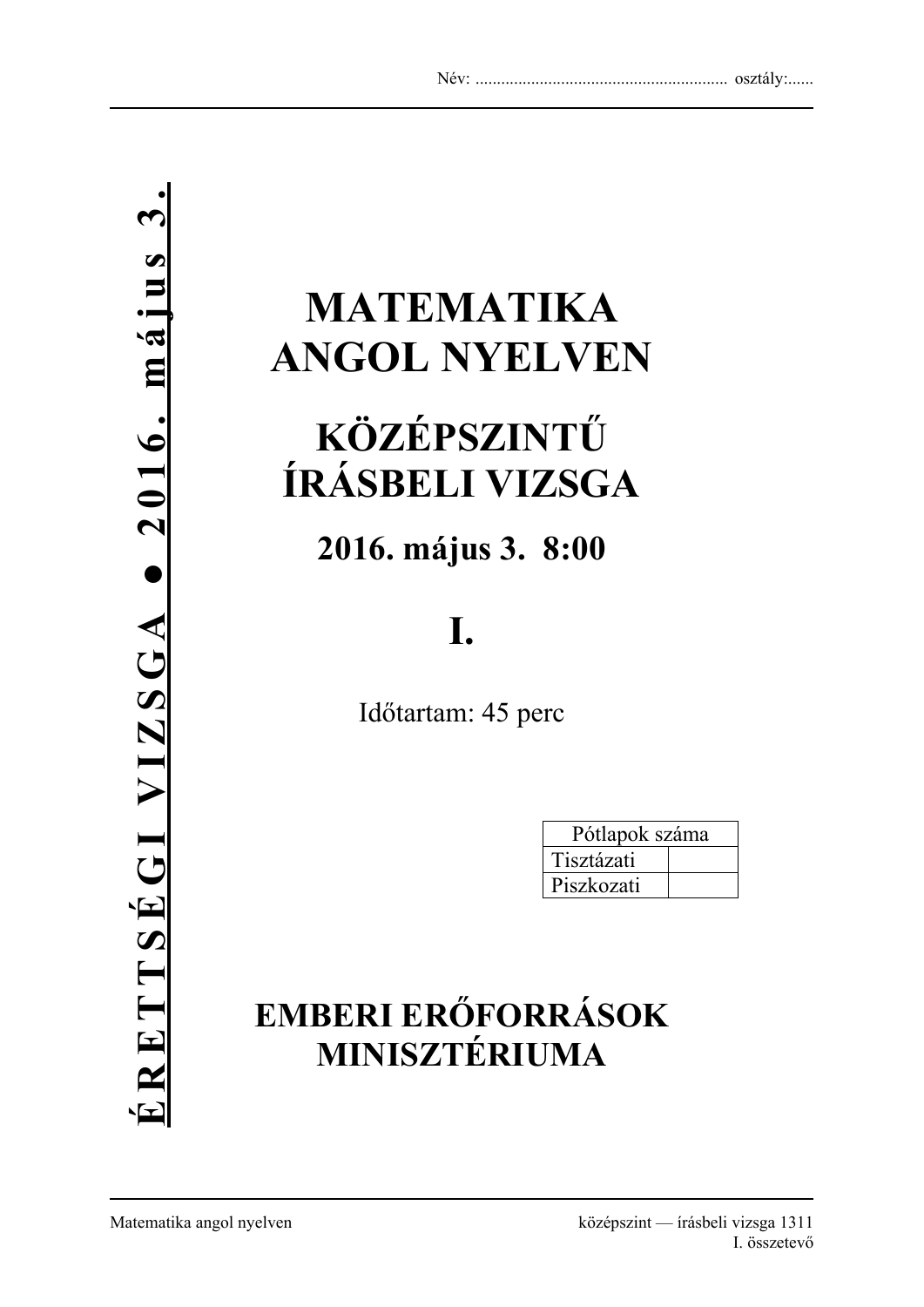### **Instructions to candidates**

- 1. The time allowed for this examination paper is 45 minutes. When that time is up, you will have to stop working.
- 2. You may solve the problems in any order.
- 3. On solving the problems, you may use a calculator that cannot store and display textual information. You may also use any edition of the four-digit data tables. The use of any other electronic device or printed or written material is forbidden!
- 4. **Enter the final answers in the appropriate frames.** You are only required to detail your solutions where you are instructed by the problem to do so.
- 5. Write in pen. Diagrams may be drawn in pencil. The examiner is instructed not to mark anything written in pencil, other than diagrams. If you cancel any solution or part of a solution by crossing it over, it will not be assessed.
- 6. Only one solution to each problem will be assessed. In case of more than one attempt to solve a problem, indicate clearly which attempt you wish to be marked.
- 7. Please, **do not write in the grey rectangles**.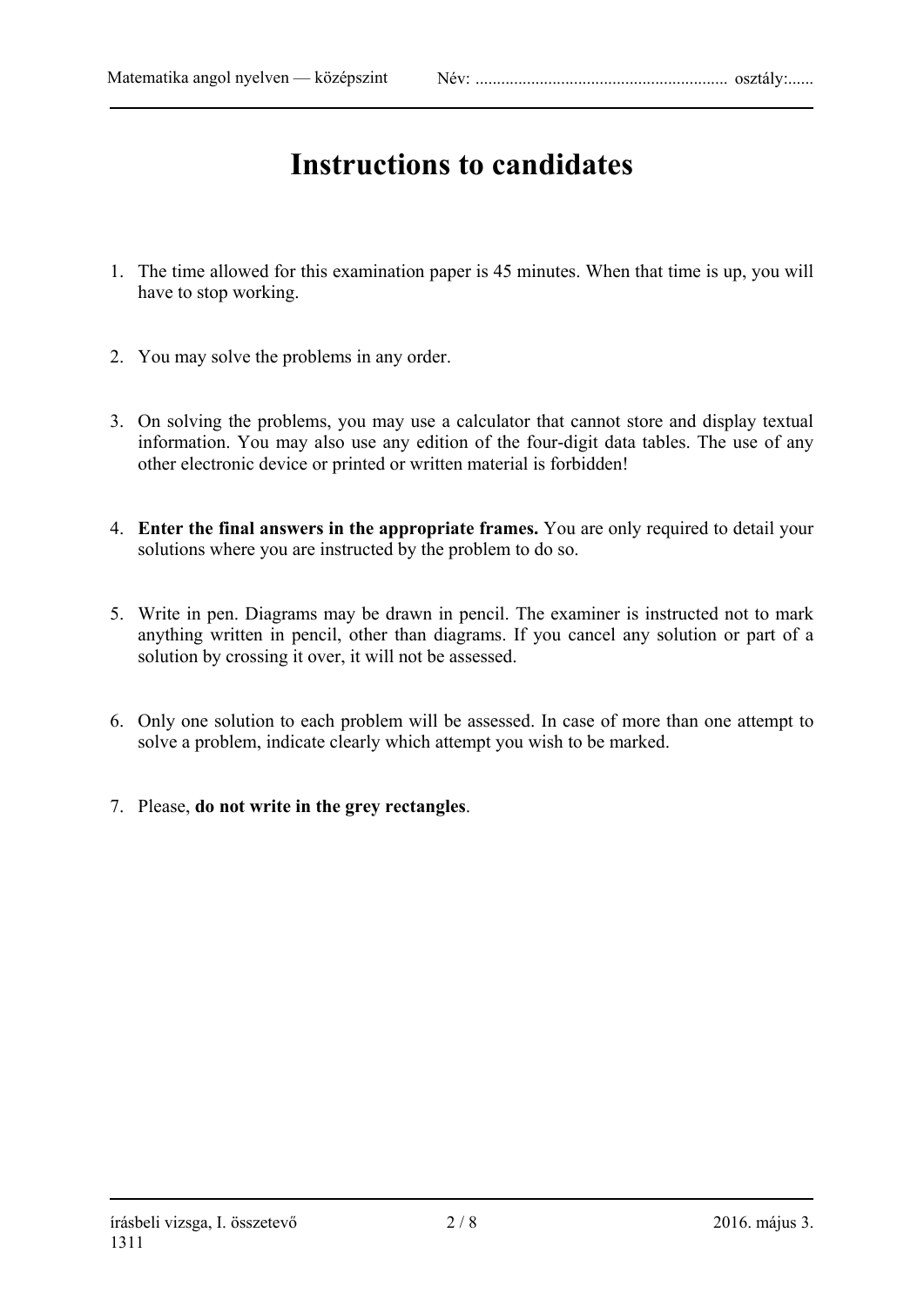**1.** Solve the following equation in the set of real numbers:  $2x^2 - 5x = 0$ .

| The solution(s) of the equation: | 2 points |  |
|----------------------------------|----------|--|
|----------------------------------|----------|--|

**2.** Decide whether the statements below are true for all sets *A* and *B*.

Statement 1: If  $c \in (A \cup B)$ , then  $c \in A$ .

Statement 2: If  $d \in (B \cap A)$ , then  $d \in B$ .

Statement 3: If  $e \in (A \setminus B)$ , then  $e \in A$ .

| Statement 1: | 1 point |  |
|--------------|---------|--|
| Statement 2: | 1 point |  |
| Statement 3: | 1 point |  |

**3.** Calculate the value of *x* if  $\log_5 x = \log_3 9$ .

| $x =$ | 2 points |  |
|-------|----------|--|
|-------|----------|--|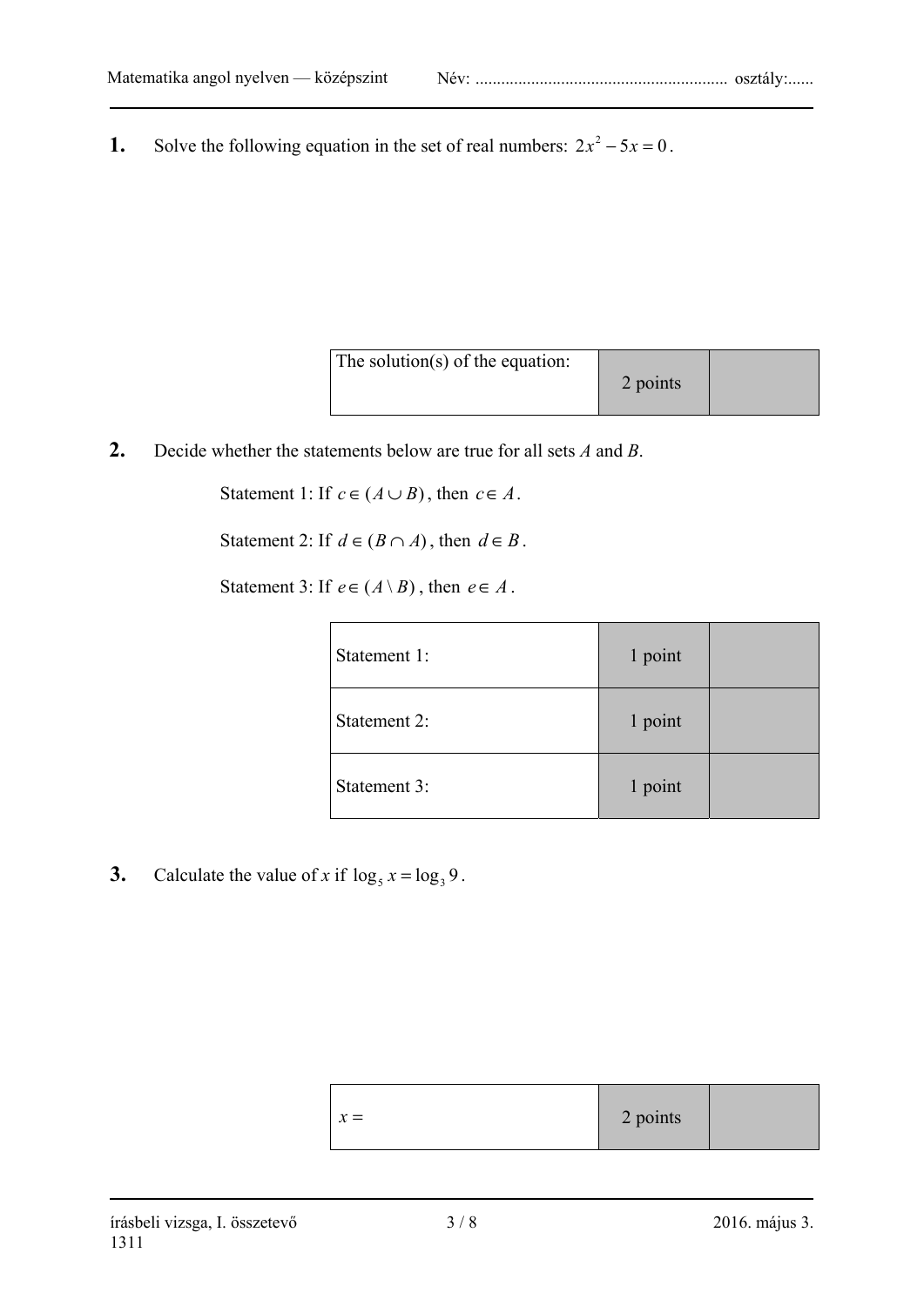**4.** How many four-digit numbers are there that are divisible by 3, end with a 5, and in which each of the digits 3; 4; 6 occurs among the digits? Explain your answer.

|                                                               | 2 points |  |
|---------------------------------------------------------------|----------|--|
| The number of four-digit numbers<br>that meet the conditions: | 1 point  |  |

**5.** Vector  $\mathbf{a}(2; 5)$  is perpendicular to vector  $\mathbf{b}(5; b_2)$ . Determine the value of  $b_2$ .

| $b_{\gamma} =$ | 2 points |  |
|----------------|----------|--|
|                |          |  |

**6.** Five businessmen are arriving at a meeting. The numbers of other participants they each have met before are: 1, 2, 2, 2, 3. (Acquaintances are mutual). Represent the acquaintances in a graph.

| A graph representing the<br>acquaintances: | 2 points |  |
|--------------------------------------------|----------|--|
|--------------------------------------------|----------|--|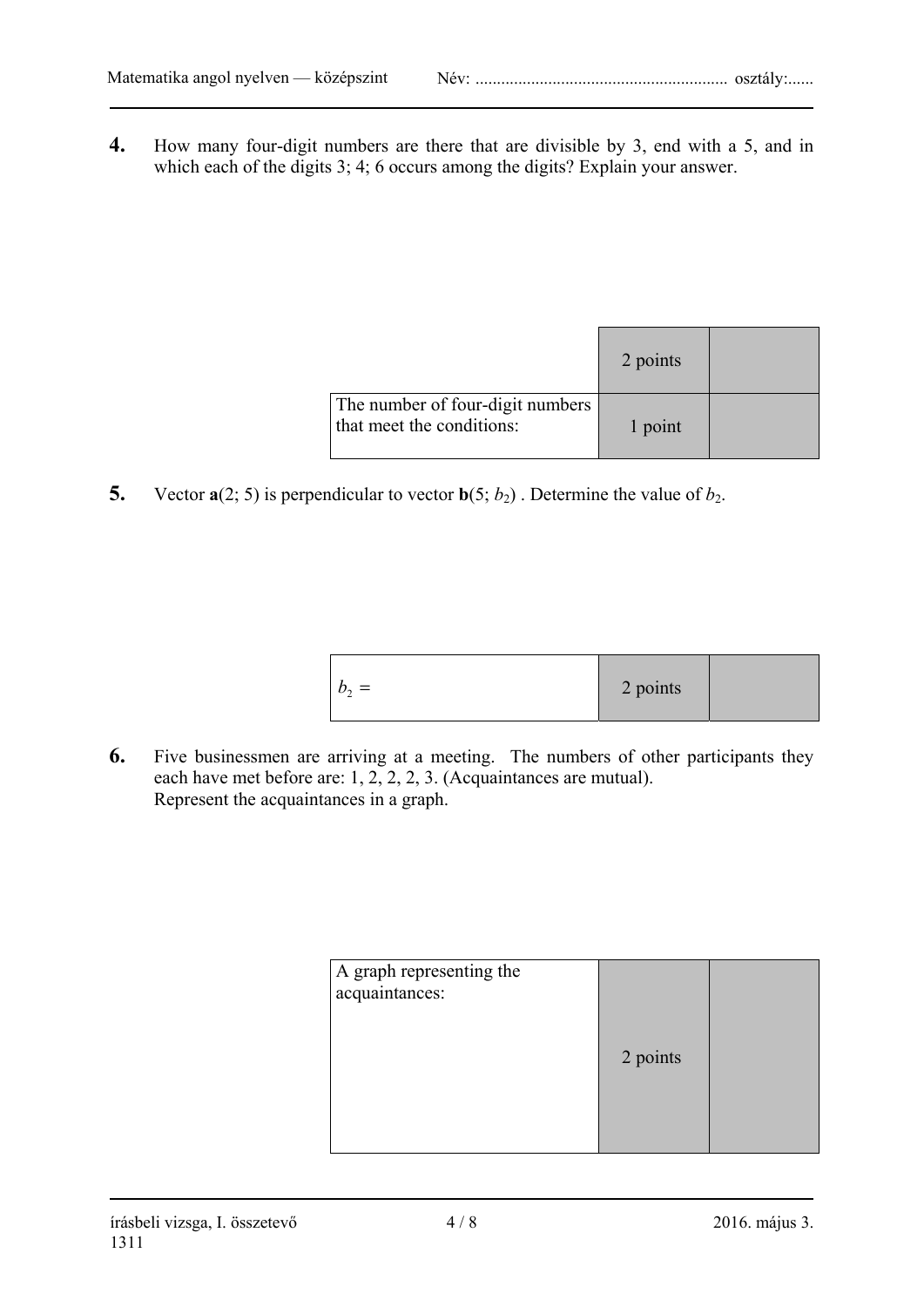**7.** Determine the equation of the circle centred at the point  $C(1; -1)$  passing through the point *E*(–2; 3). Explain your answer.

|                             | 2 points |  |
|-----------------------------|----------|--|
| The equation of the circle: | 1 point  |  |

**8.** Let *A* denote the event that we obtain a five by rolling a regular die once. Let *B* denote the event that the sum of the numbers on two regular dice rolled simultaneously is five. Find the probability of each event.

| $P(A) =$ | 1 point  |  |
|----------|----------|--|
| $P(B) =$ | 2 points |  |

**9.** Given are four numbers:  $3$ ;  $-2$ ;  $-2$ ; 0. Give a fifth number, such that the median of the five numbers is 0.

| The fifth number: | 2 points |
|-------------------|----------|
|-------------------|----------|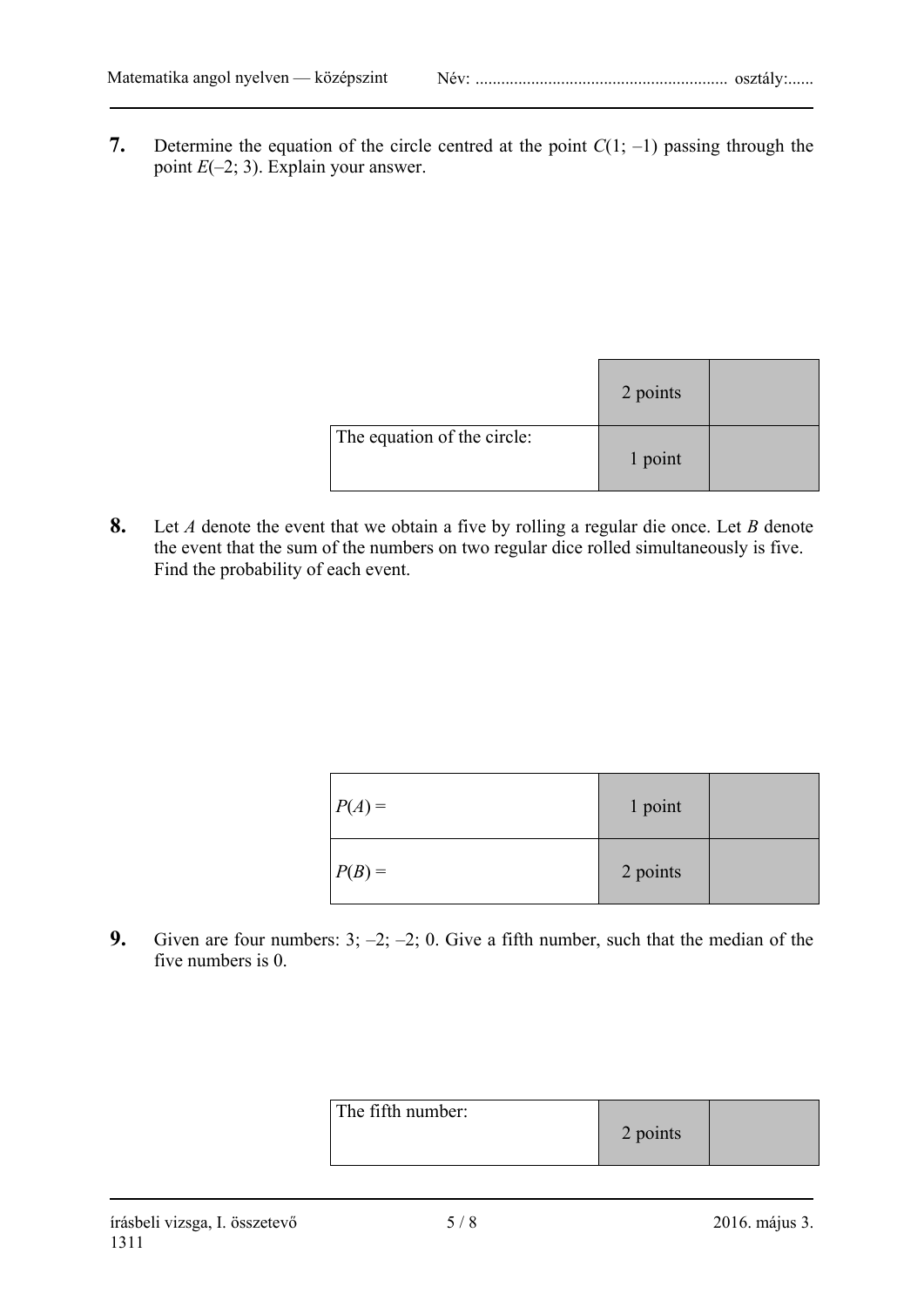**10.** The function  $x \mapsto \cos x + 1$  is defined over the set of real numbers. Find the zeros of the function in the interval  $[-2\pi; 2\pi]$ .

| The zero(s) of the function: | 2 points |  |
|------------------------------|----------|--|
|------------------------------|----------|--|

**11.** The ratio of the perimeters of two squares is 1:4. The area of the smaller square is 25 cm<sup>2</sup>. What is the area of the larger square? Explain your answer.

|                                | 2 points |  |
|--------------------------------|----------|--|
| The area of the larger square: |          |  |
|                                | 1 point  |  |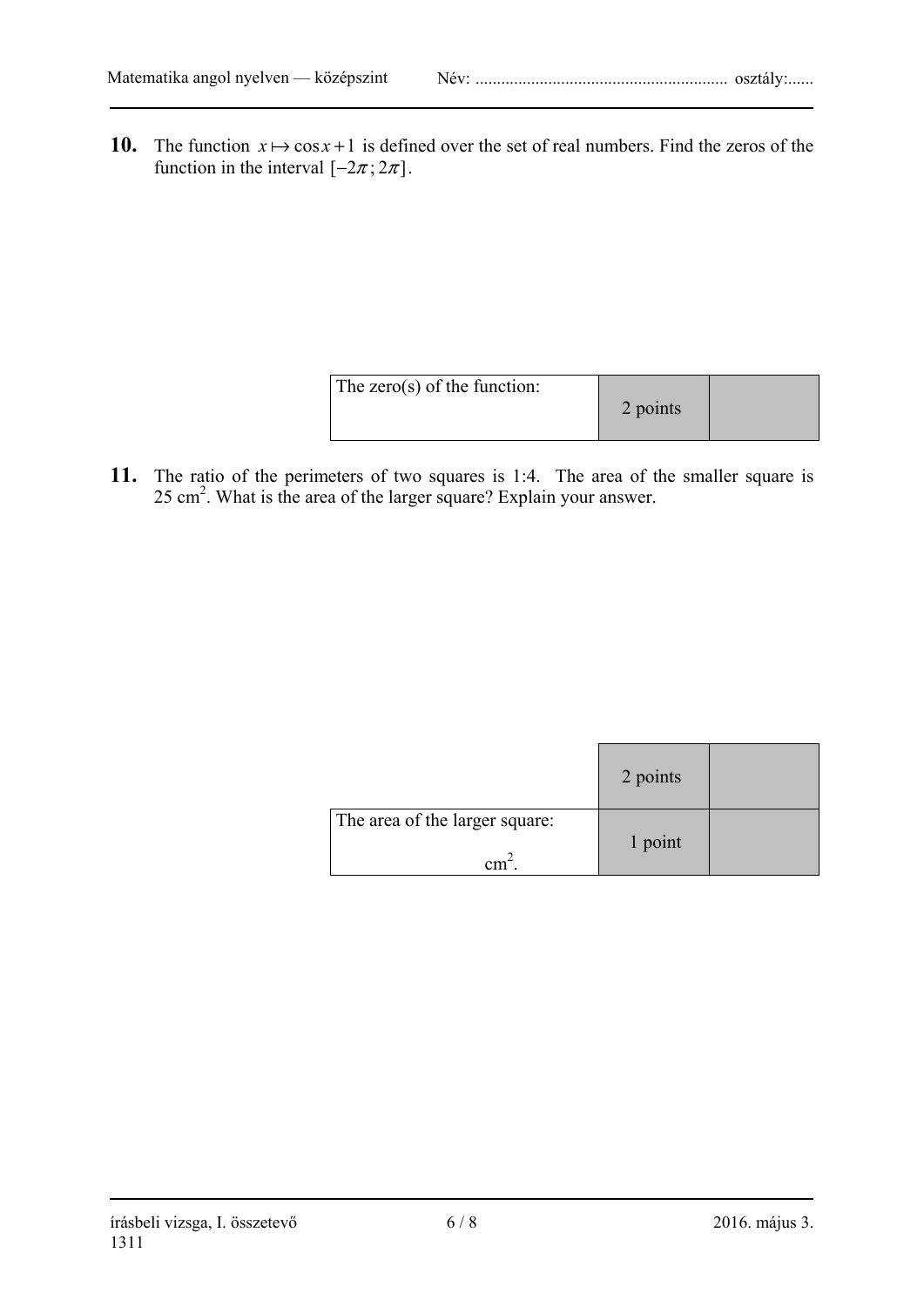**12.** A survey carried out among 1000 people revealed that 470 of them had a life insurance, 520 had home insurance, and 240 people had neither life insurance nor home insurance. How many of the participants of the survey had both kinds of insurance? Explain your answer.

|                                                               | 2 points |  |
|---------------------------------------------------------------|----------|--|
| The number of participants having<br>both kinds of insurance: | 1 point  |  |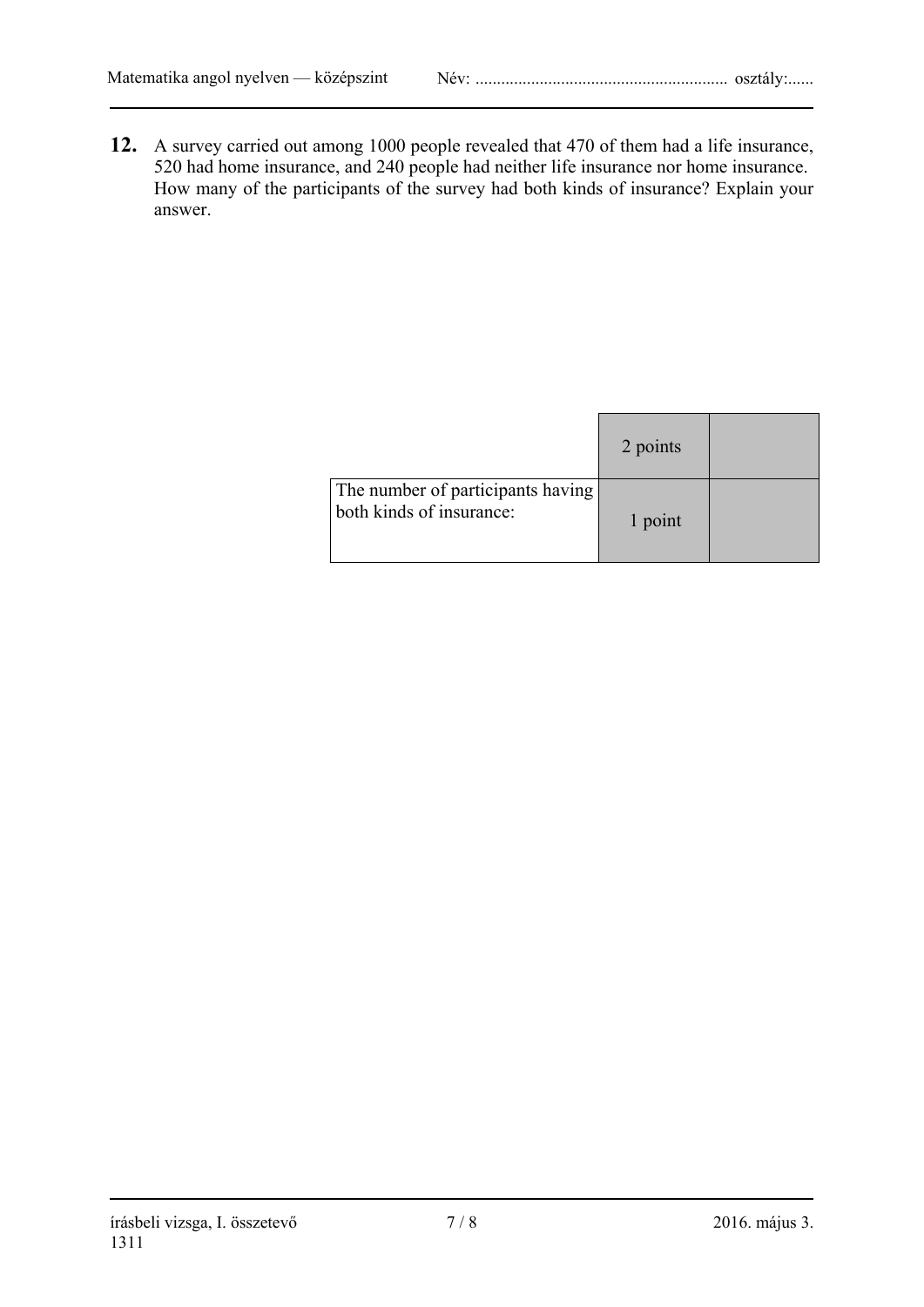|        |              | maximum        | points  |
|--------|--------------|----------------|---------|
|        |              | score          | awarded |
|        | Question 1   | 2              |         |
|        | Question 2   | 3              |         |
|        | Question 3   | 2              |         |
|        | Question 4   | 3              |         |
|        | Question 5   | 2              |         |
| Part I | Question 6   | $\overline{2}$ |         |
|        | Question 7   | 3              |         |
|        | Question 8   | 3              |         |
|        | Question 9   | 2              |         |
|        | Question 10  | 2              |         |
|        | Question 11  | 3              |         |
|        | Question 12  | 3              |         |
|        | <b>TOTAL</b> | 30             |         |

\_\_\_\_\_\_\_\_\_\_\_\_\_\_\_\_\_\_\_\_\_\_\_\_\_\_\_\_\_\_\_\_\_\_\_\_\_\_\_\_\_\_\_\_\_\_\_\_\_\_\_\_\_\_\_\_\_\_\_\_\_\_\_\_\_\_\_\_\_\_\_\_\_\_

date examiner

|                  | elért<br>pontszám<br>egész számra<br>kerekítve /<br>score rounded<br>to the nearest<br>integer | programba<br>beirt egész<br>pontszám /<br>integer score<br>entered in<br>program |
|------------------|------------------------------------------------------------------------------------------------|----------------------------------------------------------------------------------|
| I. rész / Part I |                                                                                                |                                                                                  |

javító tanár / examiner jegyző / registrar

dátum / date dátum / date

Megjegyzések:

1. Ha a vizsgázó a II. írásbeli összetevő megoldását elkezdte, akkor ez a táblázat és az aláírási rész üresen marad!

2. Ha a vizsga az I. összetevő teljesítése közben megszakad, illetve nem folytatódik a II. összetevővel, akkor ez a táblázat és az aláírási rész kitöltendő!

Remarks.

1. If the candidate has started working on Part II of the written examination, then this table and the signature section will remain blank.

2. Fill out the table and signature section if the examination is interrupted during Part I or it does not continue with Part II.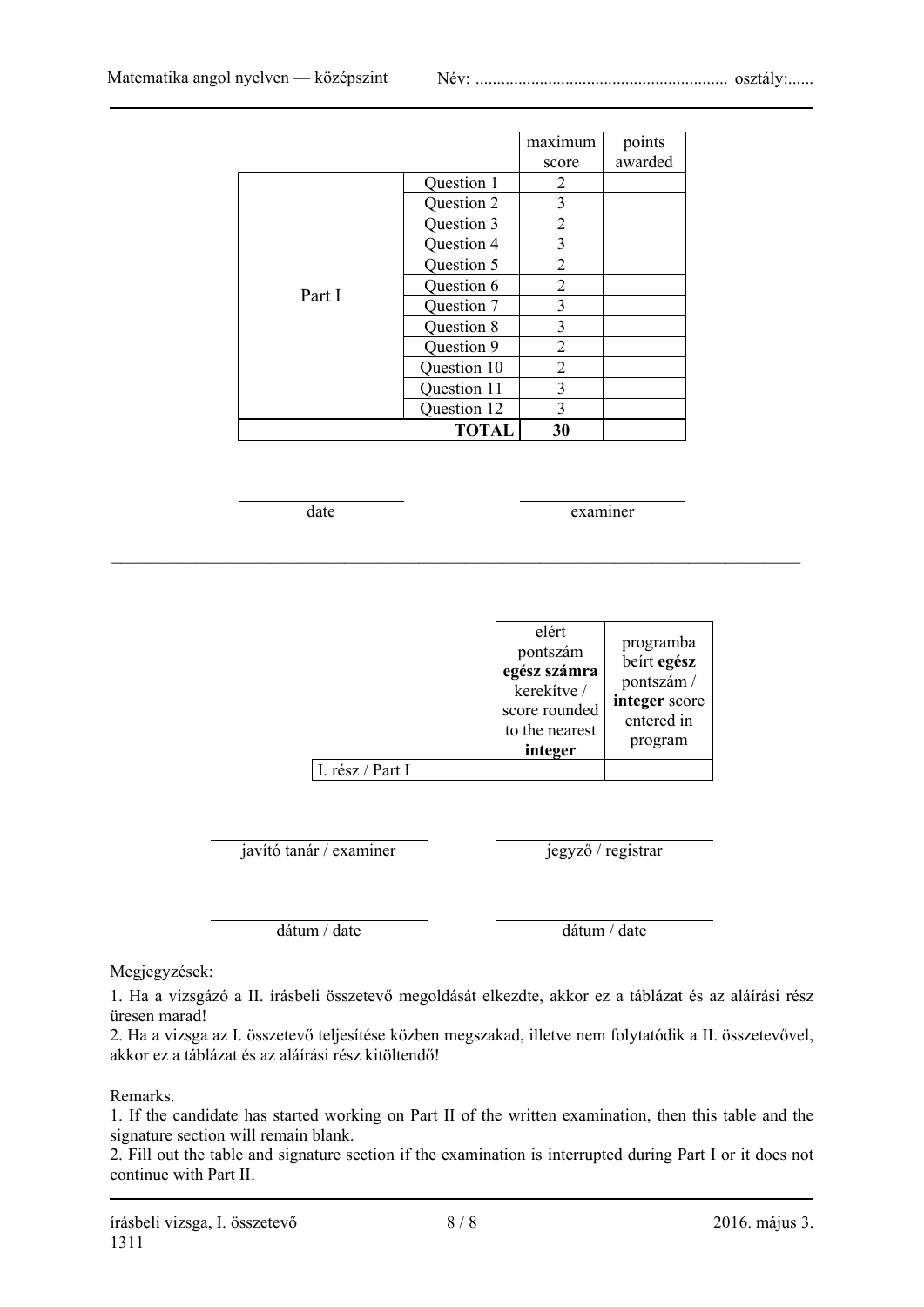# **MATEMATIKA ANGOL NYELVEN**

## **KÖZÉPSZINTŰ ÍRÁSBELI VIZSGA**

**2016. május 3. 8:00** 

## **II.**

Időtartam: 135 perc

| Pótlapok száma |  |  |  |  |
|----------------|--|--|--|--|
| Tisztázati     |  |  |  |  |
| Piszkozati     |  |  |  |  |

### **EMBERI ERŐFORRÁSOK MINISZTÉRIUMA**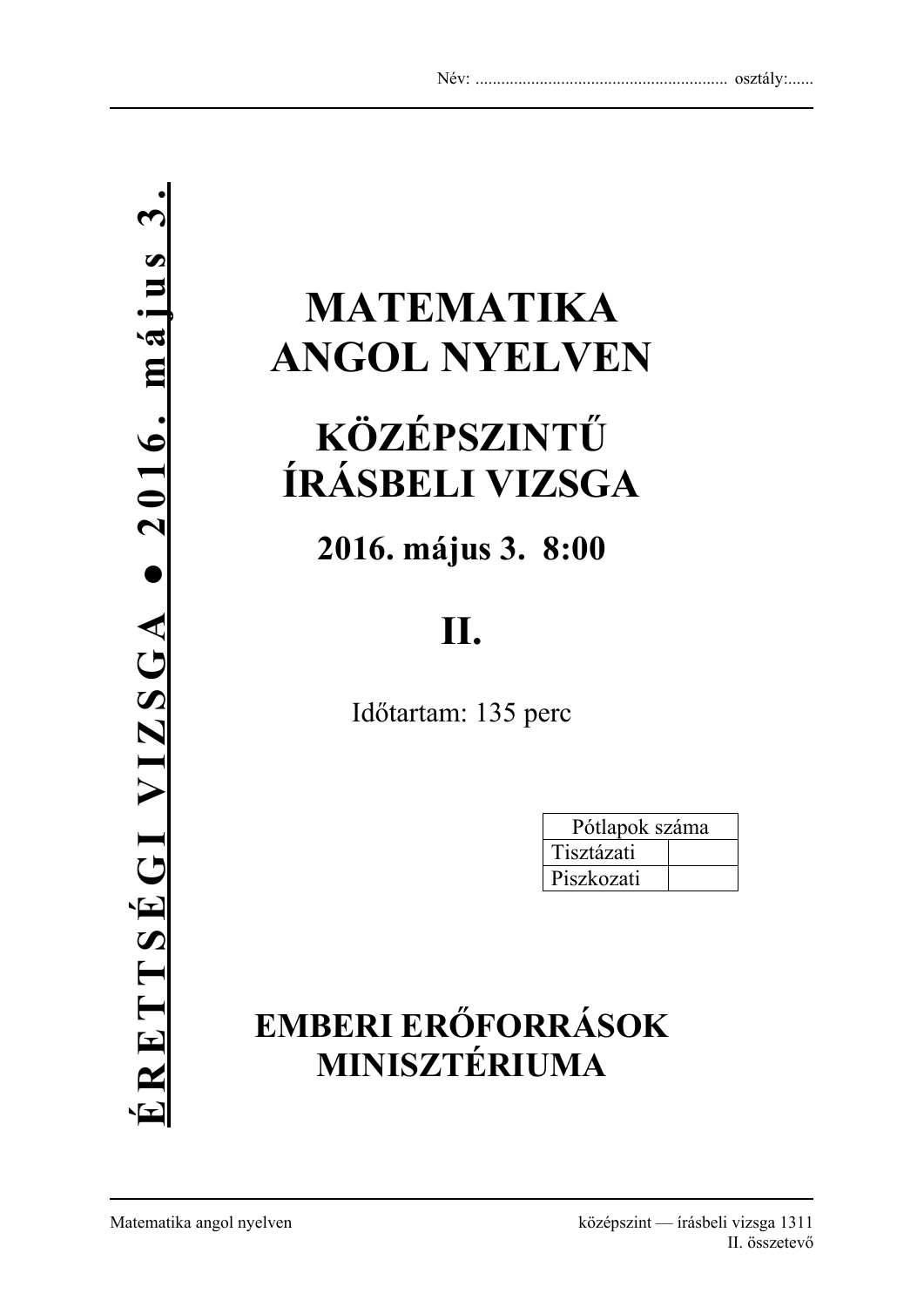|--|--|--|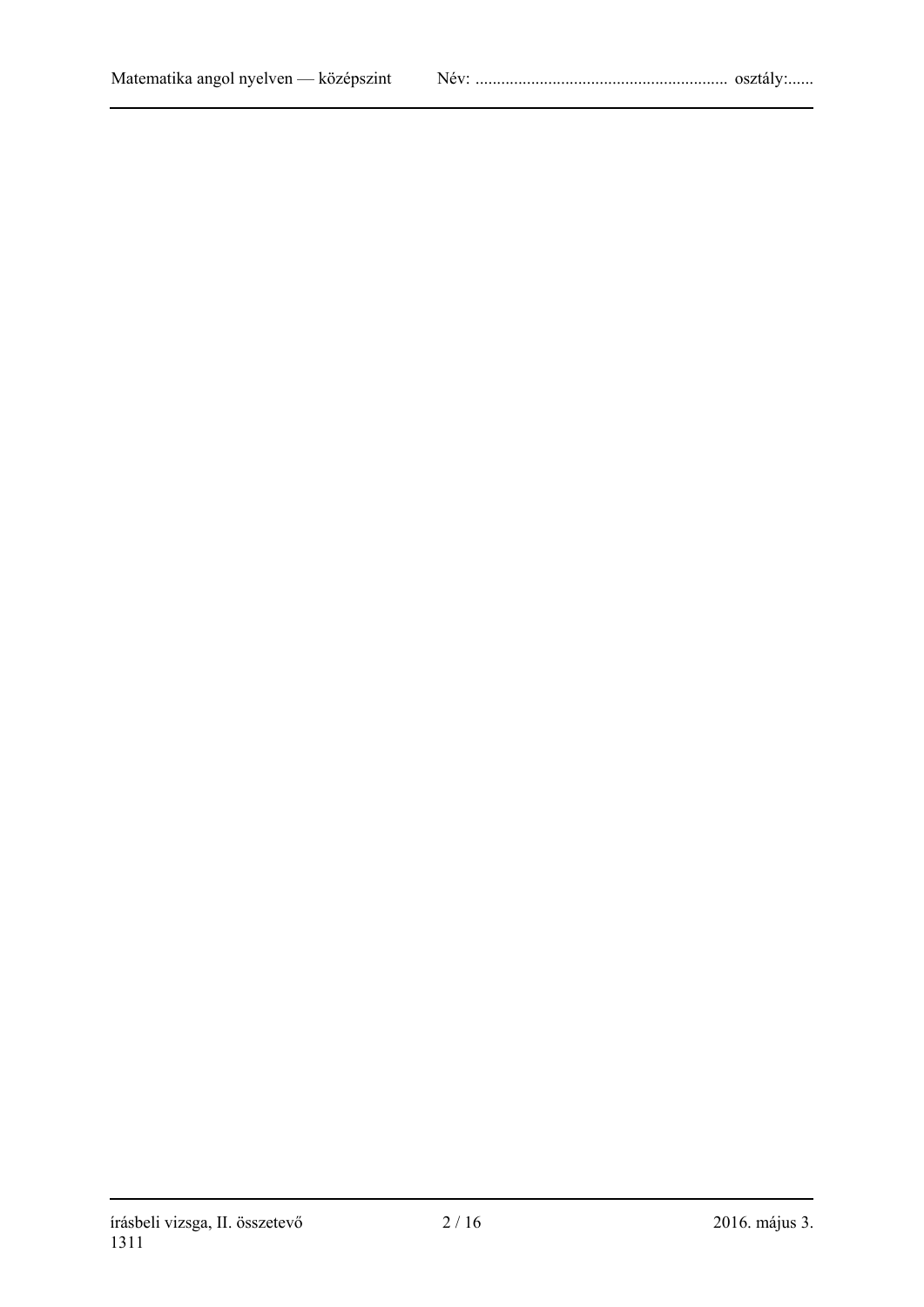### **Instructions to candidates**

- 1. The time allowed for this examination paper is 135 minutes. When that time is up, you will have to stop working.
- 2. You may solve the problems in any order.
- 3. In part **B**, you are only required to solve two of the three problems. **When you have finished the examination, enter the number of the problem not selected in the square below**. *If it is not clear* for the examiner which problem you do not want to be assessed, the last problem in this examination paper will not be assessed.



- 4. On solving the problems, you may use a calculator that cannot store and display textual information. You may also use any edition of the four-digit data tables. The use of any other electronic device or printed or written material is forbidden!
- 5. **Always write down the reasoning used to obtain the answers. A major part of the score will be awarded for this.**
- 6. **Make sure that calculations of intermediate results are also possible to follow.**
- 7. On solving the problems, theorems studied and given a name in class (e.g. the Pythagorean Theorem or the height theorem) do not need to be stated precisely. It is enough to refer to them by name, *but their applicability needs to be briefly explained*.
- 8. Always state the final result (the answer to the question of the problem) in words, too!
- 9. Write in pen. Diagrams may be drawn in pencil. The examiner is instructed not to mark anything in pencil, other than diagrams. If you cancel any solution or part of a solution by crossing it over, it will not be assessed.
- 10. Only one solution to each problem will be assessed. In case of more than one attempt to solve a problem, **indicate clearly** which attempt you wish to be marked.
- 11. Please **do not write in the grey rectangles**.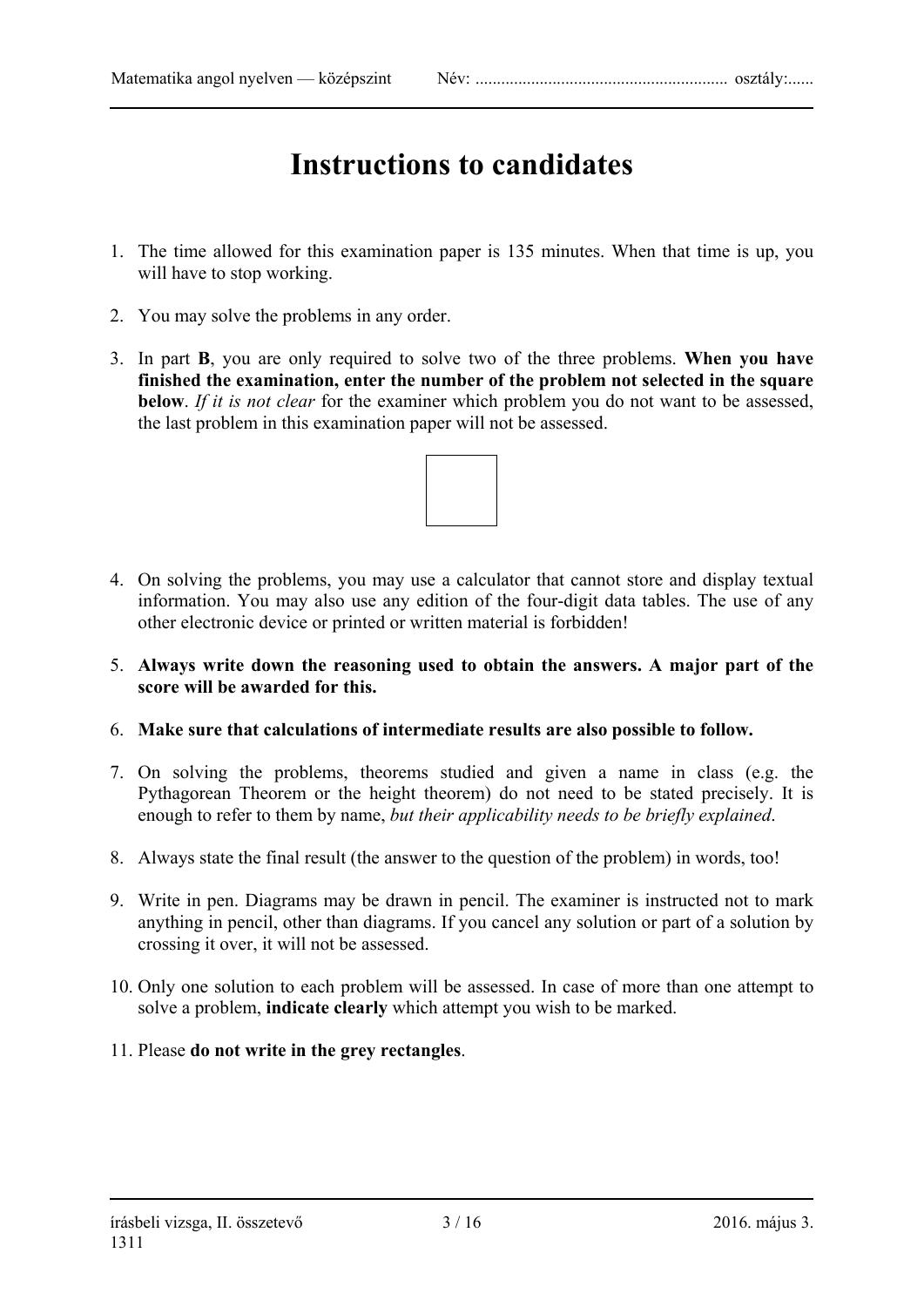#### Matematika angol nyelven — középszint Név: ........................................................... osztály:......

### **A**

- **13**. Let the domain of the function *f* be the interval  $[-4,3]$ , and let  $f(x) = 2 - |x|$  for all  $x \in [-4, 3]$ .
	- **a)** Calculate the value of the function *f* at –2.85.
	- **b)** Graph the function *f*, and determine its range.
	- **c)** Solve the following equation in the set of real numbers:

$$
5^{2-|x|} = \frac{1}{5}
$$

| a)         | 2 points  |  |
|------------|-----------|--|
| b)         | 5 points  |  |
| c)         | 5 points  |  |
| <b>T.:</b> | 12 points |  |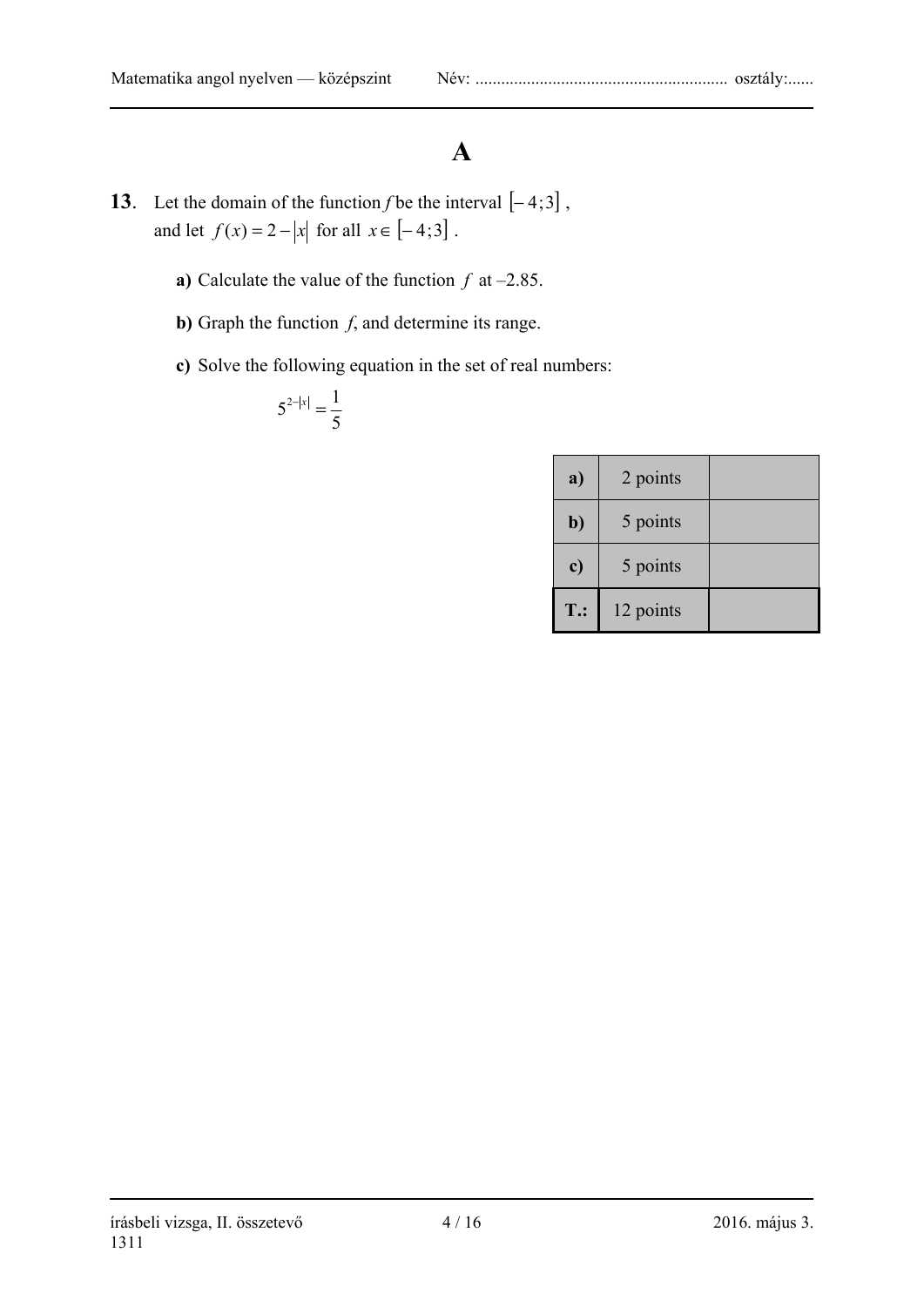Matematika angol nyelven — középszint Név: ........................................................... osztály:......

|       |    |                   |      |      |      |      |      |      | $\frac{1}{10}$             |   |             |                |                         |                |             |             |                |   |             |                |
|-------|----|-------------------|------|------|------|------|------|------|----------------------------|---|-------------|----------------|-------------------------|----------------|-------------|-------------|----------------|---|-------------|----------------|
|       |    |                   |      |      |      |      |      |      | $9-$                       |   |             |                |                         |                |             |             |                |   |             |                |
|       |    |                   |      |      |      |      |      |      |                            |   |             |                |                         |                |             |             |                |   |             |                |
|       |    |                   |      |      |      |      |      |      | 8 <sub>1</sub>             |   |             |                |                         |                |             |             |                |   |             |                |
|       |    |                   |      |      |      |      |      |      | $\overline{7}$             |   |             |                |                         |                |             |             |                |   |             |                |
|       |    |                   |      |      |      |      |      |      | $6 \overline{\phantom{0}}$ |   |             |                |                         |                |             |             |                |   |             |                |
|       |    |                   |      |      |      |      |      |      | $5-$                       |   |             |                |                         |                |             |             |                |   |             |                |
|       |    |                   |      |      |      |      |      |      | $\overline{4}$             |   |             |                |                         |                |             |             |                |   |             |                |
|       |    |                   |      |      |      |      |      |      | $\overline{\mathbf{3}}$    |   |             |                |                         |                |             |             |                |   |             |                |
|       |    |                   |      |      |      |      |      |      | $\overline{2}$             |   |             |                |                         |                |             |             |                |   |             |                |
|       |    |                   |      |      |      |      |      |      |                            |   |             |                |                         |                |             |             |                |   |             |                |
|       |    |                   |      |      |      |      |      |      | $\overline{1}$             |   |             |                |                         |                |             |             |                |   |             |                |
|       |    |                   |      |      |      |      |      |      | $\mathbf 0$                |   |             |                |                         |                |             |             |                |   |             | $\frac{x}{10}$ |
| $-10$ | -9 | $\textnormal{-}8$ | $-7$ | $-6$ | $-5$ | $-4$ | $-3$ | $-2$ | $\frac{1}{1}$              | 0 | $\mathbf 1$ | $\overline{2}$ | $\overline{\mathbf{3}}$ | $\overline{4}$ | $\mathbf 5$ | $\mathbf 6$ | $\overline{7}$ | 8 | $\mathsf g$ |                |
|       |    |                   |      |      |      |      |      |      |                            |   |             |                |                         |                |             |             |                |   |             |                |
|       |    |                   |      |      |      |      |      |      |                            |   |             |                |                         |                |             |             |                |   |             |                |
|       |    |                   |      |      |      |      |      |      | $-2$                       |   |             |                |                         |                |             |             |                |   |             |                |
|       |    |                   |      |      |      |      |      |      | $-3$                       |   |             |                |                         |                |             |             |                |   |             |                |
|       |    |                   |      |      |      |      |      |      | $-4$                       |   |             |                |                         |                |             |             |                |   |             |                |
|       |    |                   |      |      |      |      |      |      | $-5$                       |   |             |                |                         |                |             |             |                |   |             |                |
|       |    |                   |      |      |      |      |      |      | $-6$                       |   |             |                |                         |                |             |             |                |   |             |                |
|       |    |                   |      |      |      |      |      |      | $-7$                       |   |             |                |                         |                |             |             |                |   |             |                |
|       |    |                   |      |      |      |      |      |      | $-8$                       |   |             |                |                         |                |             |             |                |   |             |                |
|       |    |                   |      |      |      |      |      |      | $-9$                       |   |             |                |                         |                |             |             |                |   |             |                |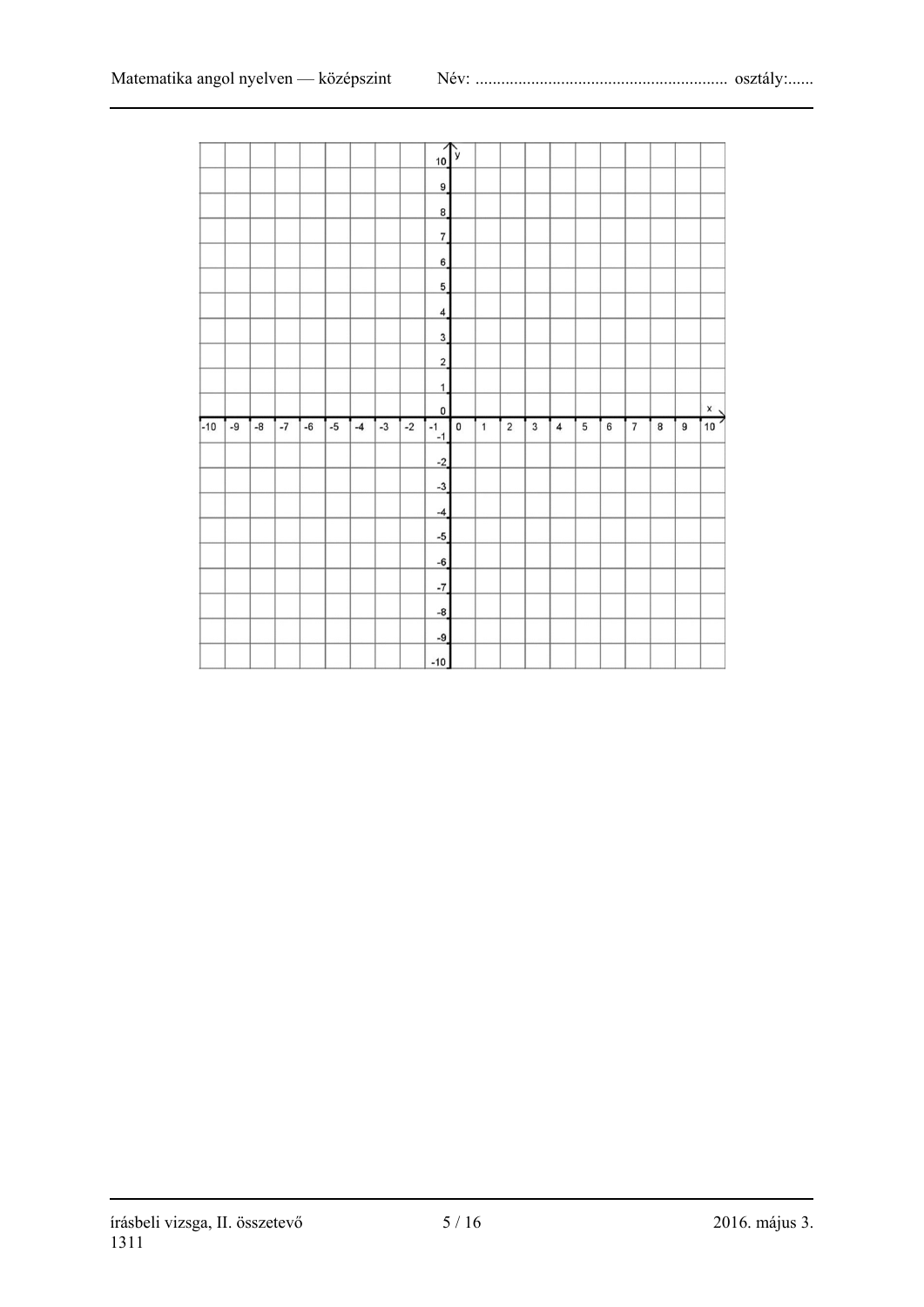**14**. It is known that there are four blood groups: 0 (zero), A, B and AB, and it is also known that within each blood group, the Rh factor may be of two kinds: positive or negative. There were 400 donors participating in a recent campaign of a blood centre. Each of them gave one unit of blood. The table below represents the 400 units of blood collected from them.

|                    |            | <b>Blood Group</b> |    |    |  |  |  |  |  |  |
|--------------------|------------|--------------------|----|----|--|--|--|--|--|--|
|                    |            |                    |    | AВ |  |  |  |  |  |  |
| <b>Rh</b> positive | $100^{-1}$ | 48                 |    |    |  |  |  |  |  |  |
| <b>Rh</b> negative |            |                    | 13 |    |  |  |  |  |  |  |

**a)** Use the table to calculate the relative frequency of each blood group in the sample of 400 elements. Round your answers to two decimal places, and enter them in the appropriate fields of the table below.

|                           |  | <b>Blood Group</b> |  |
|---------------------------|--|--------------------|--|
|                           |  |                    |  |
| <b>Relative frequency</b> |  |                    |  |

**b)** Two donors are selected at random from blood group zero. What is the probability that one of them is Rh positive and the other is Rh negative? Round your answer to two decimal places.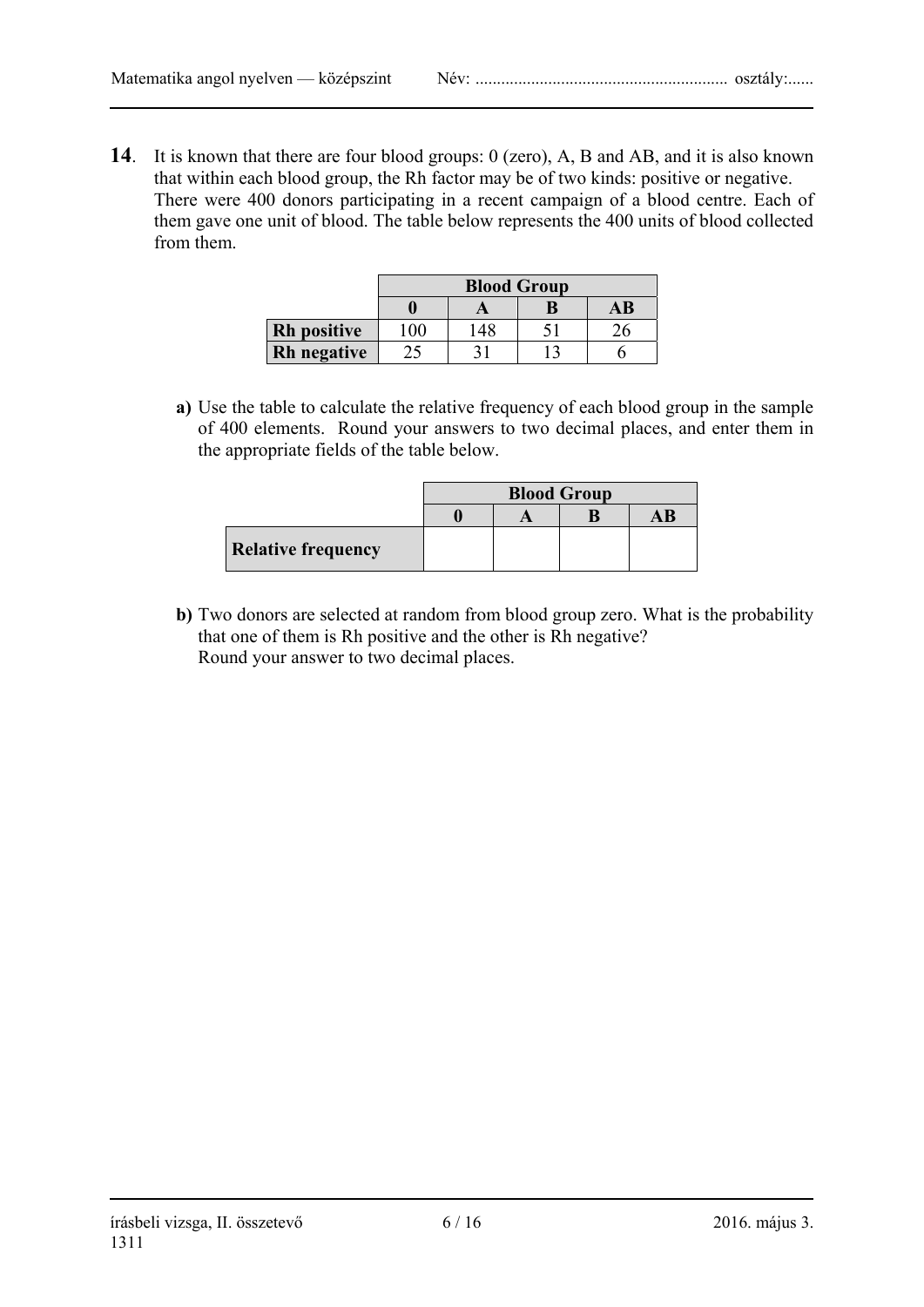**c)** Some further statistics were made using the data of the 400 donors, and represented in a pie chart. Before the pie chart is published, the data in it need to be checked. Check the data in the pie chart and then fill in the table below.

(The shaded fields of the table have already been checked. Do not write anything in those fields.)



|                                      | Is the value given in<br>the diagram correct?<br>(yes/no) | If the value in the<br>diagram is not<br>correct, the correct<br>value is this: |
|--------------------------------------|-----------------------------------------------------------|---------------------------------------------------------------------------------|
| Percentage of donors with            |                                                           |                                                                                 |
| Rh positive blood type               |                                                           |                                                                                 |
| Percentage of donors with            |                                                           |                                                                                 |
| Rh negative blood type               | yes                                                       |                                                                                 |
| Central angle of sector representing |                                                           |                                                                                 |
| Rh positive                          |                                                           |                                                                                 |
| Central angle of sector representing |                                                           |                                                                                 |
| Rh negative                          |                                                           |                                                                                 |

| a)            | 3 points  |  |
|---------------|-----------|--|
| $\mathbf{b}$  | 4 points  |  |
| $\mathbf{c})$ | 5 points  |  |
| <b>T.:</b>    | 12 points |  |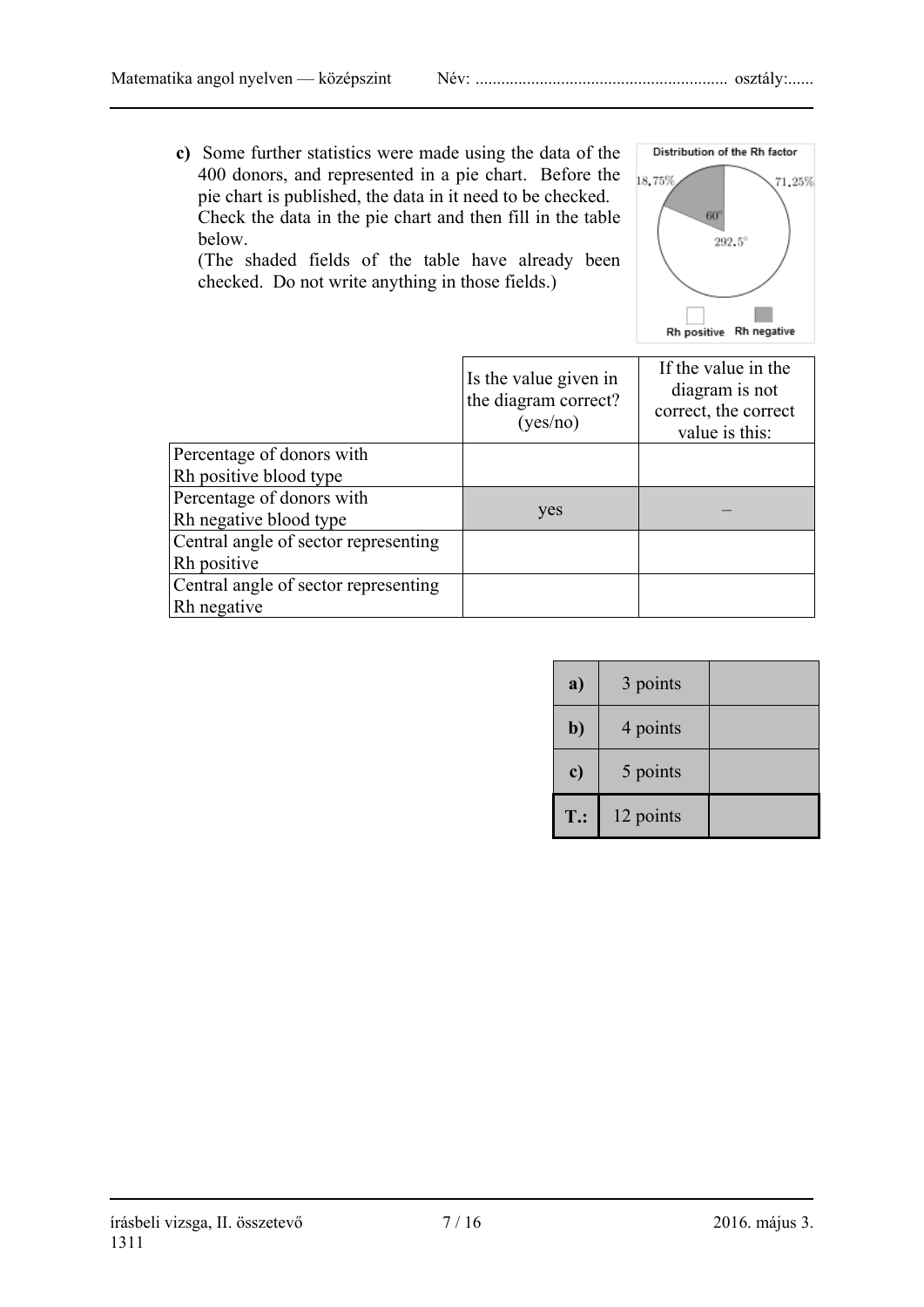- **15.** In a circle of radius 19 metres, chord *AC* encloses an angle of 40° with diameter *AB*. The line segments *AB* and *AC* divide the circle into three parts.
	- **a)** Calculate the area of each part. Give your answer in  $m^2$ , rounded to the nearest integer.
		- **b)** Calculate the length of the line segment *BC*. Give your answer in metres, rounded to one decimal place.

| a)           | 8 points  |  |
|--------------|-----------|--|
| $\mathbf{b}$ | 4 points  |  |
| $T$ .:       | 12 points |  |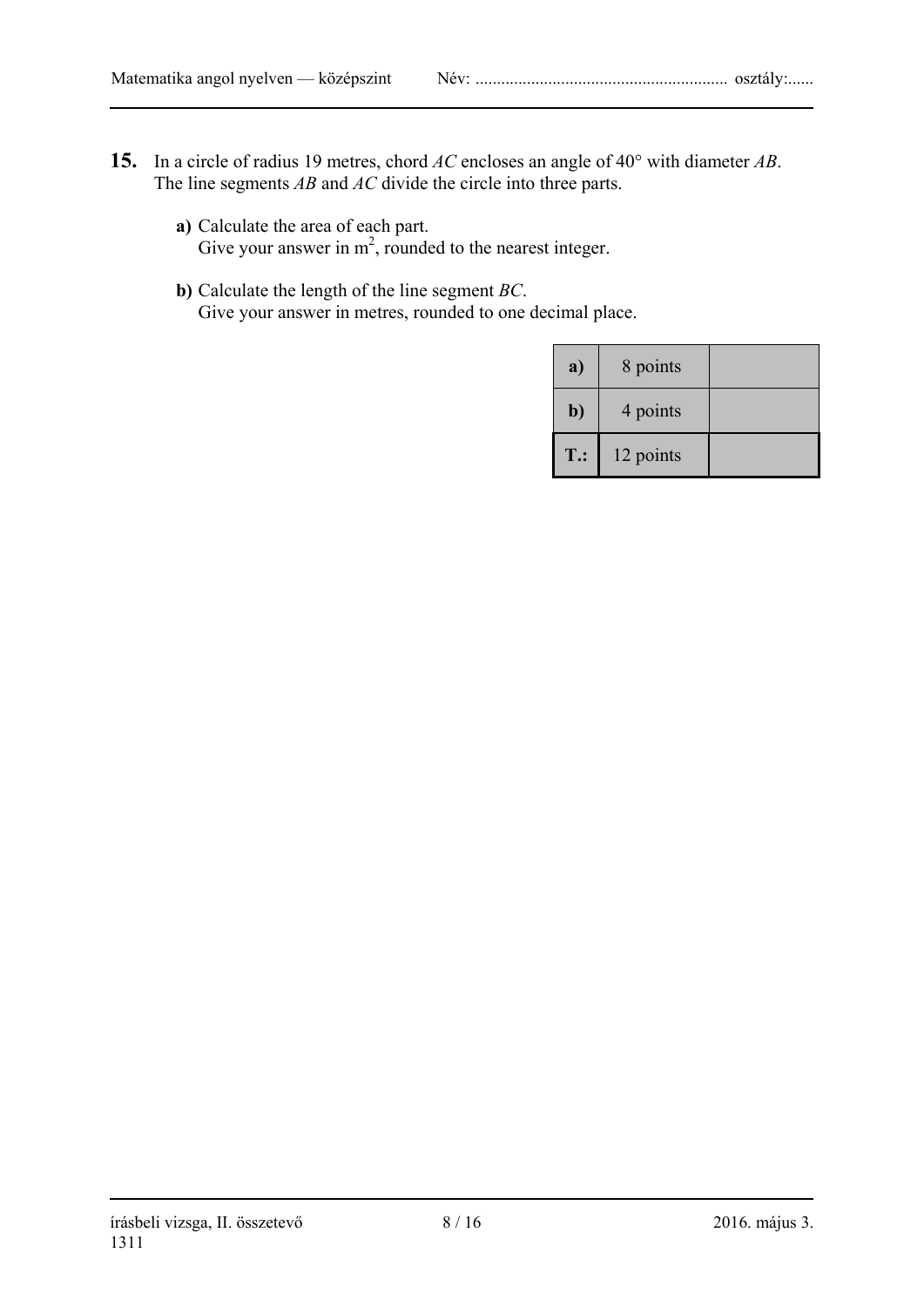|--|--|--|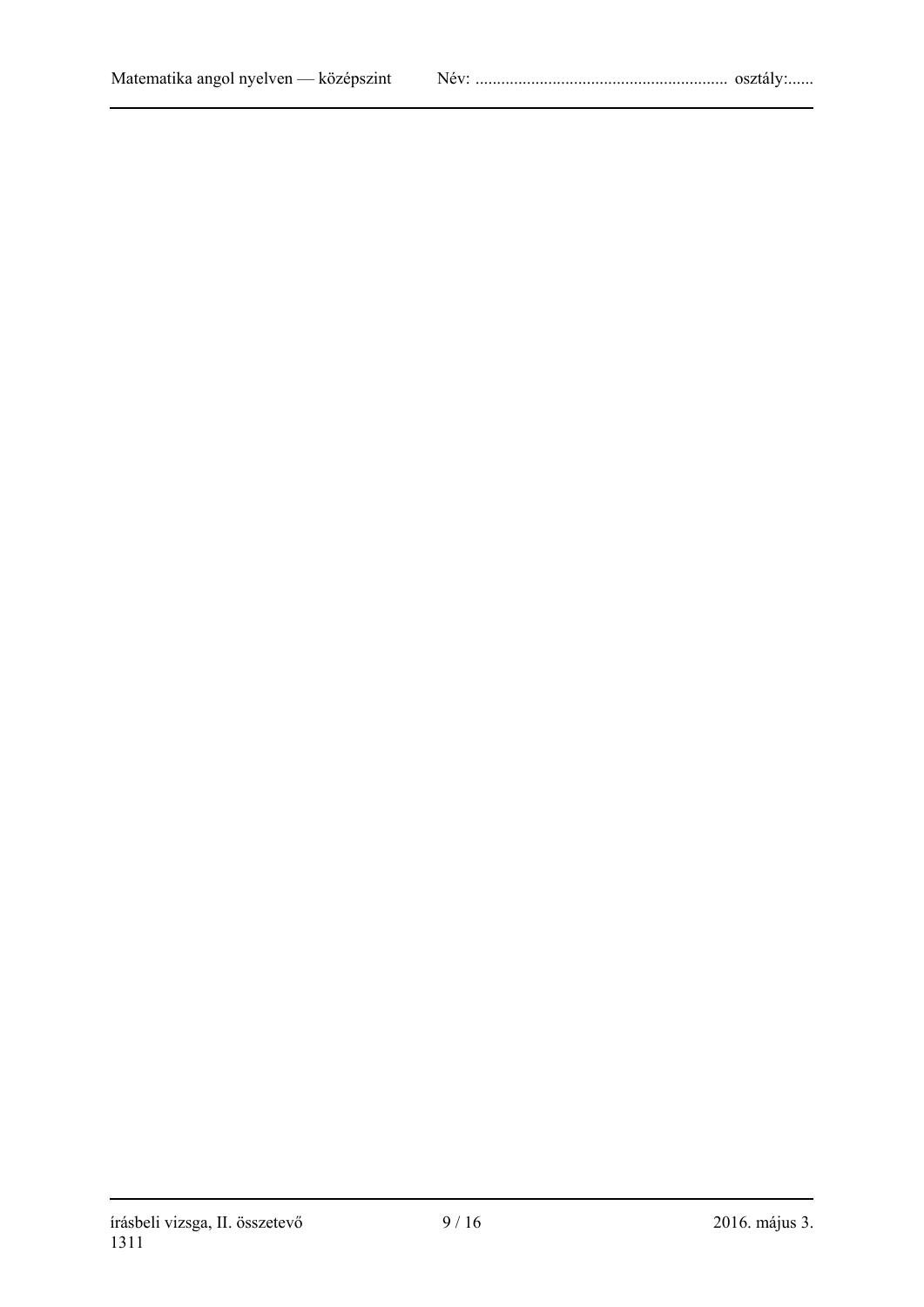Matematika angol nyelven — középszint Név: ........................................................... osztály:......

### **B**

#### **You are required to solve any two out of the problems 16 to 18. Write the number of the problem NOT selected in the blank square on page 3.**

**16.** The town of Orange in the South of France has one of the best preserved antique theatres of the world. The seats for spectators are arranged in semicircles. There are 60 seats in the first row. From the second row onwards, each row has 6 more seats then the previous row.

(The picture shows a part of the theatre.)

- **a**) How many seats are there in the  $17<sup>th</sup>$  row?
- **b)** A tourist information booklet states that there are 6786 seats altogether in the theatre. How many rows are there?

The first term of a geometric sequence is 60 and its commom ratio is 1.1.

**c)** Starting with the first term, at least how many terms of this sequence need to be added so that the sum reaches 6786?

| a)         | 3 points  |  |
|------------|-----------|--|
| $b$        | 7 points  |  |
| c)         | 7 points  |  |
| <b>T.:</b> | 17 points |  |

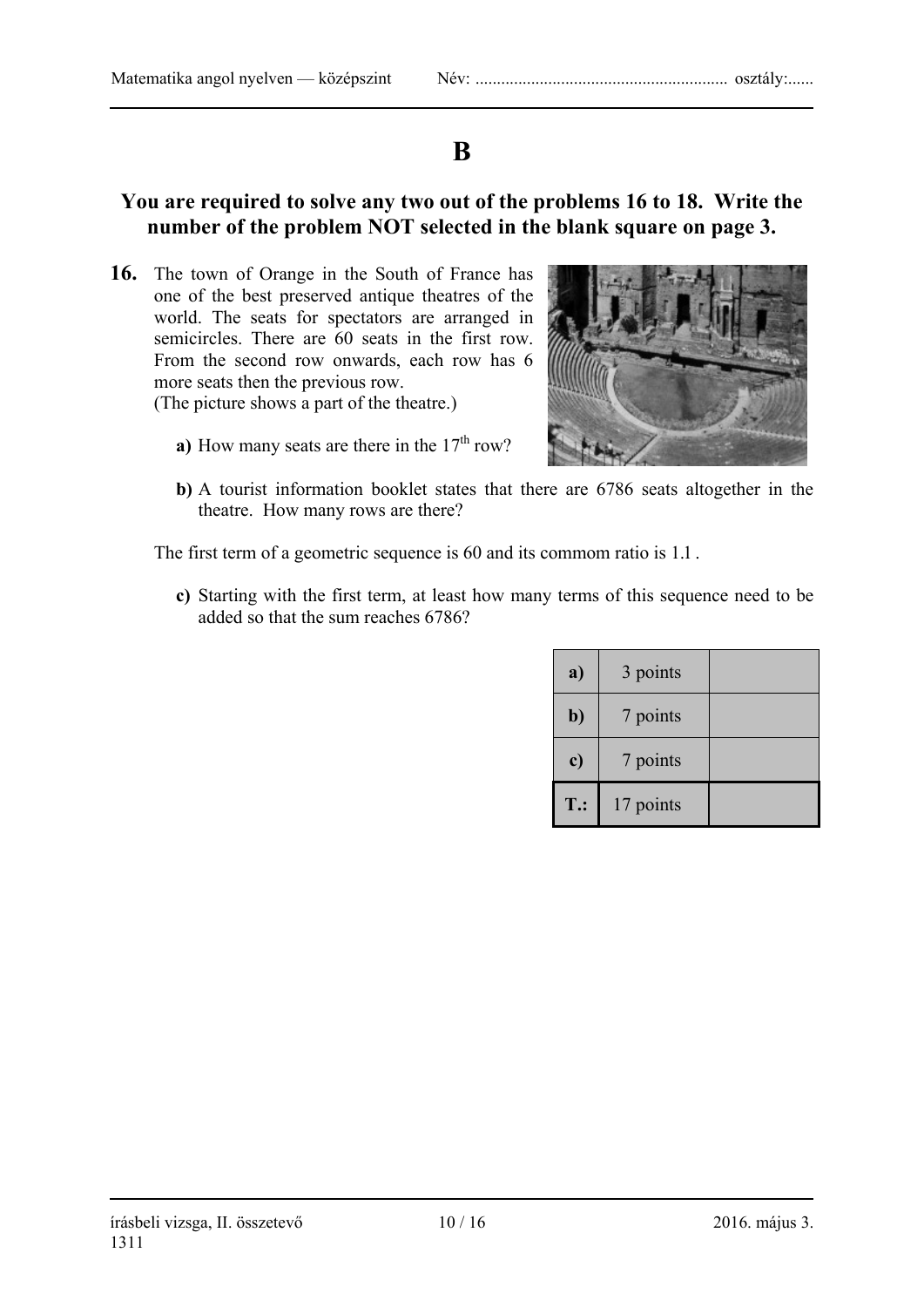|--|--|--|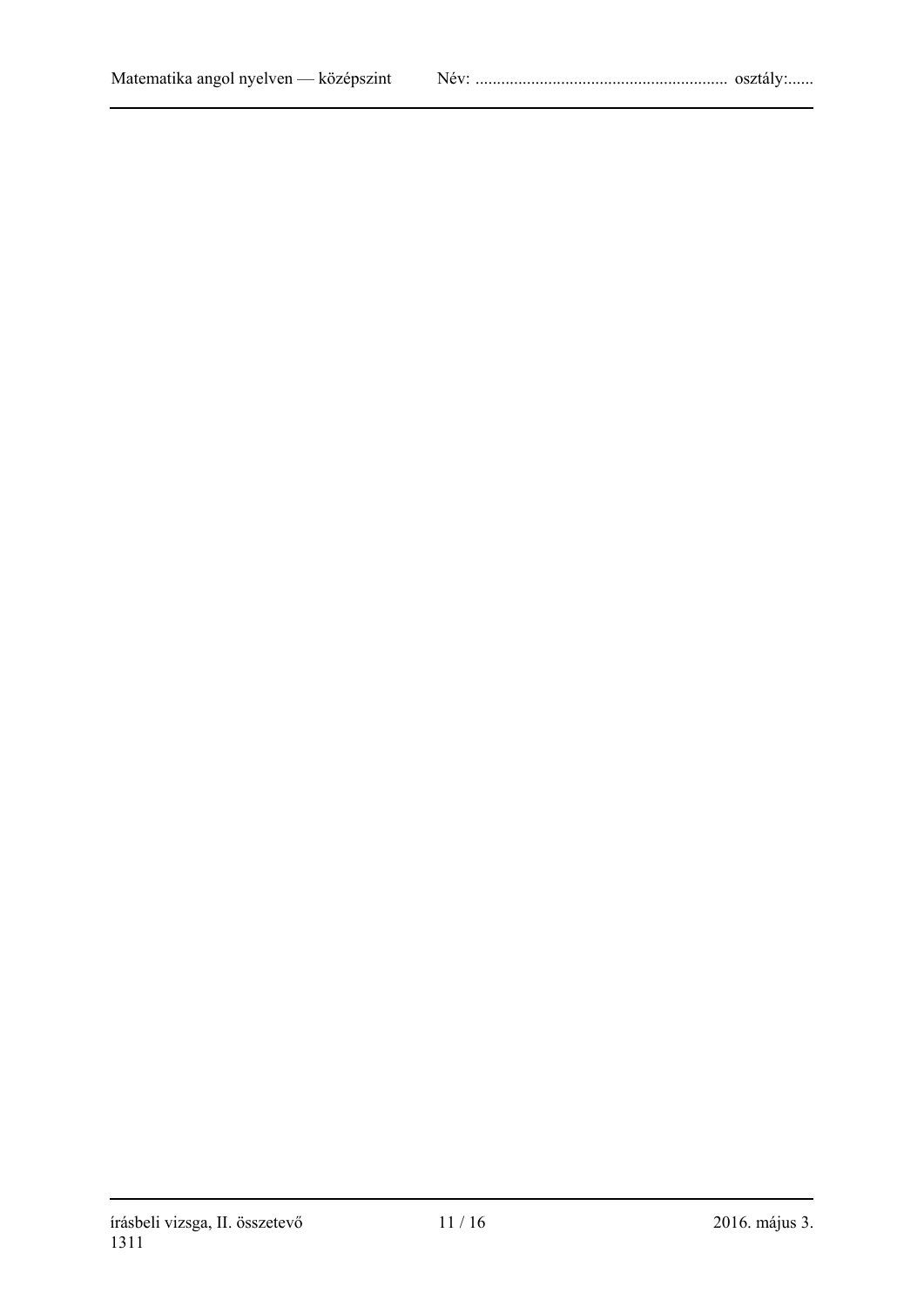#### **You are required to solve any two out of the problems 16 to 18. Write the number of the problem NOT selected in the blank square on page 3.**

- **17.** In a regular four-sided truncated pyramid, the length of the base edges is 30 cm, the length of the top edges is 18 cm, and the length of the lateral edges is 19 cm.
	- **a)** Determine the angle enclosed by the lateral edge of the truncated pyramid with the plane of the base.
	- **b)** Calculate the volume of the truncated pyramid.

The diagram shows the network of the edges of the truncated pyramid, as viewed from above (not to scale). It can be considered a graph on 8 points.

**c)** Calculate the number of further edges that need to be added to the graph so that every point be connected to every other point by exactly one edge.



| a)     | 8 points  |  |
|--------|-----------|--|
| b)     | 4 points  |  |
| c)     | 5 points  |  |
| $T$ .: | 17 points |  |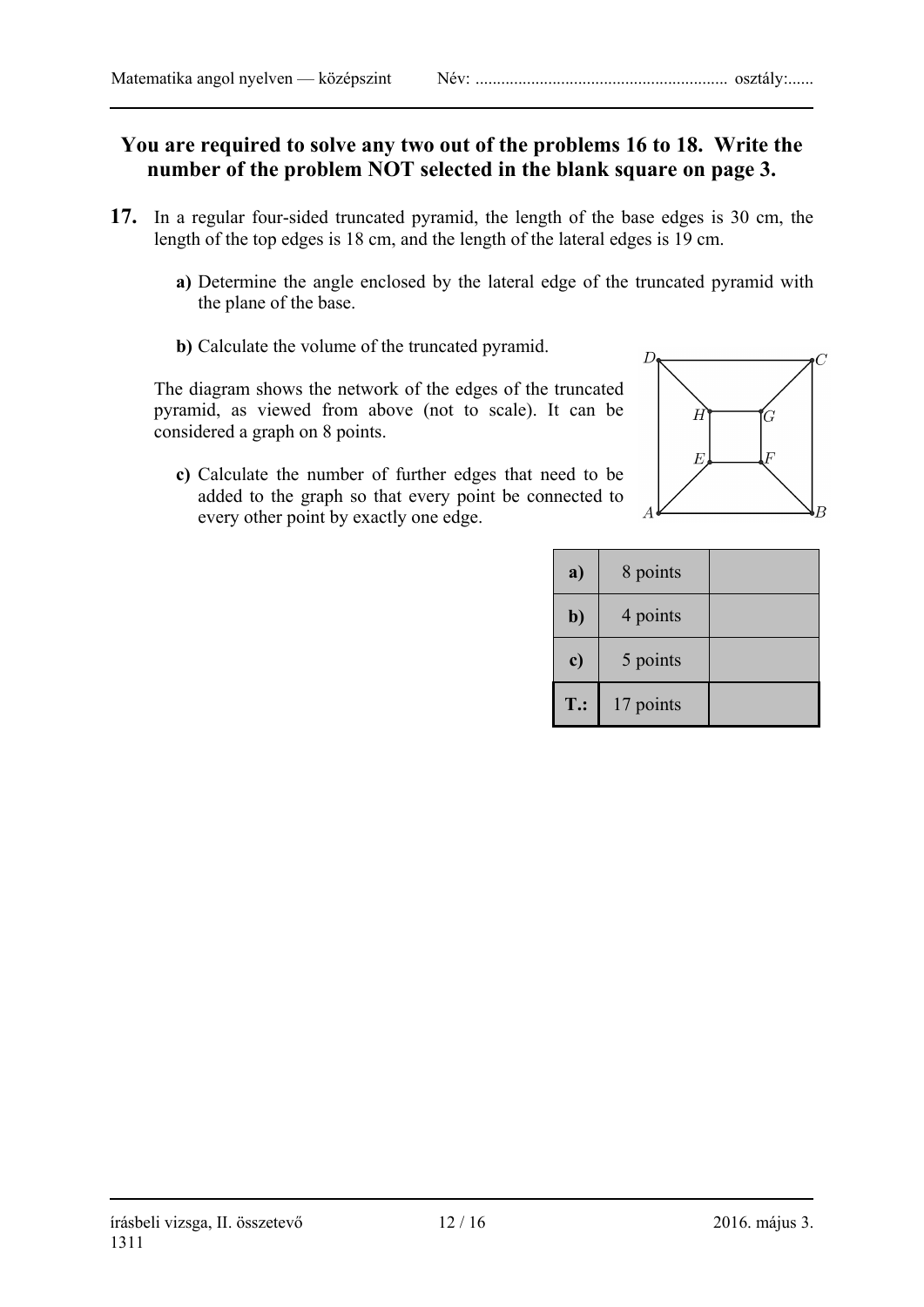|--|--|--|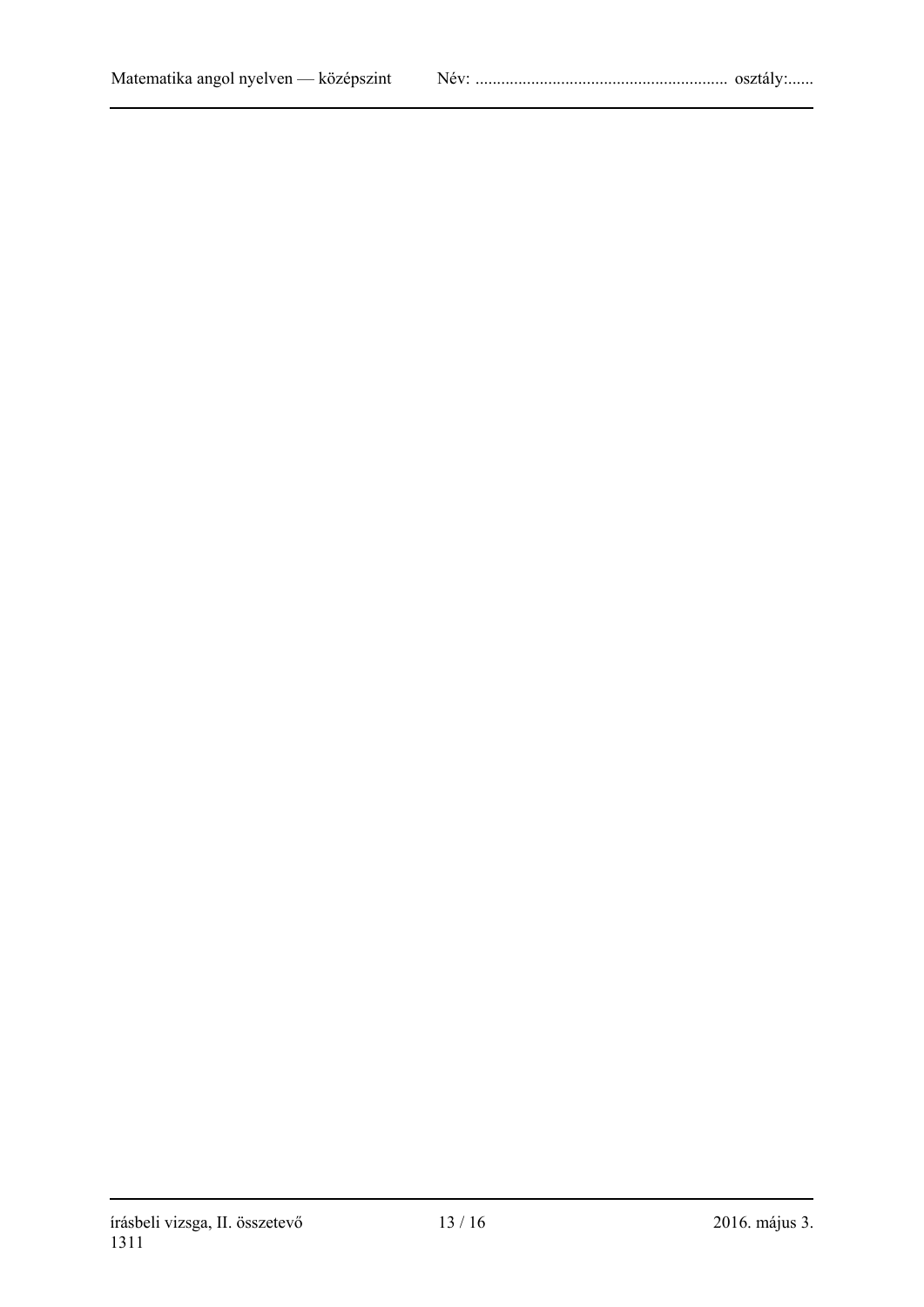#### **You are required to solve any two out of the problems 16 to 18. Write the number of the problem NOT selected in the blank square on page 3.**

- **18.** In 2012, the Central Statistical Office published some preliminary figures of the 2011 census.
	- **a)** The following table represents the change in the population of the three counties of the Western Transdanubia region. Calculate the percentage change of the population in the entire region between 2001 and 2011.

In your answer, round the value of the change to the nearest tenth of a percent.

|                                 | <b>Population in 2011</b> | Change relative to |
|---------------------------------|---------------------------|--------------------|
|                                 | (thousand)                | year $2001 (%)$    |
| <b>Győr-Moson-Sopron County</b> | 449                       |                    |
| <b>Vas County</b>               | 258                       | $-3.8$             |
| <b>Zala County</b>              | 283                       |                    |

**b)** Another table represents the population of the region of Central Hungary that consists of the city of Budapest and Pest County. Calculate the number of women per thousand men in the entire region of Central Hungary.

|                         | <b>Population in 2011</b><br>(thousand) | Number of women per<br>thousand men in 2011 |
|-------------------------|-----------------------------------------|---------------------------------------------|
| <b>City of Budapest</b> | 1737                                    | 1210.                                       |
| <b>Pest County</b>      |                                         | 1084                                        |

| a)           | 8 points  |  |
|--------------|-----------|--|
| $\mathbf{b}$ | 9 points  |  |
| $T$ .:       | 17 points |  |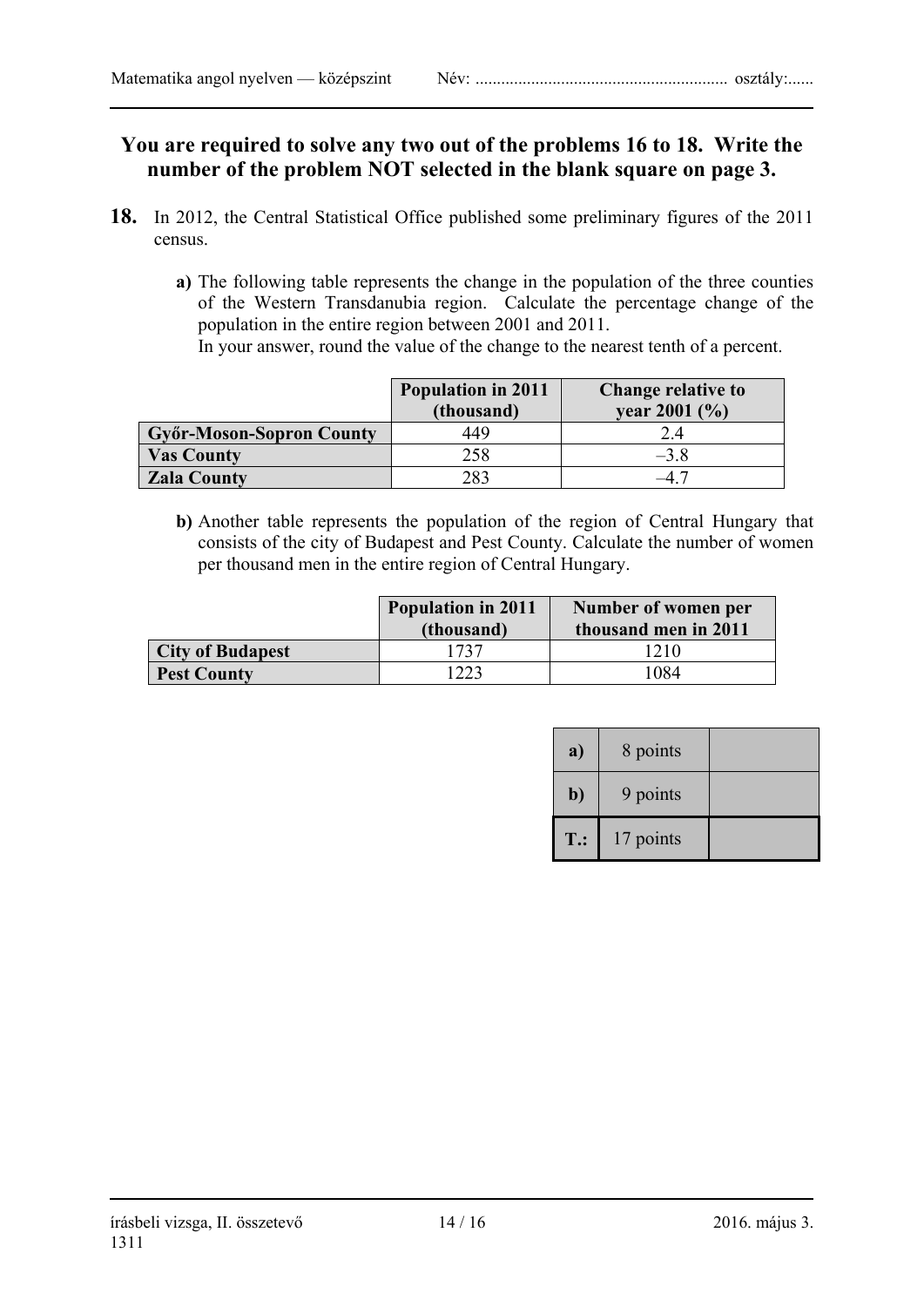|--|--|--|